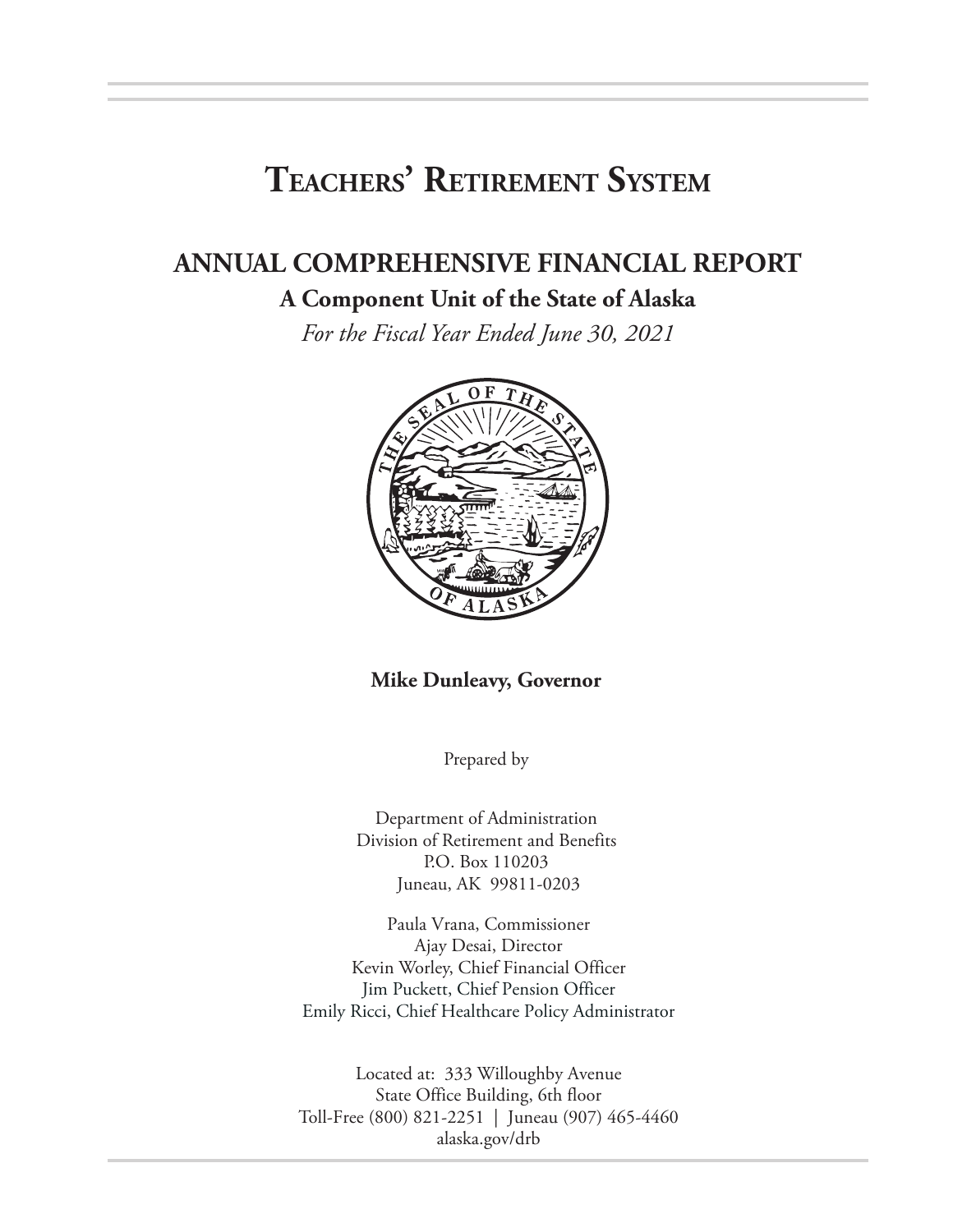

*The Alaska Department of Administration complies with Title II of the 1990 Americans with Disabilities Act (ADA). This publication is available in alternative communication formats upon request. To make necessary arrangements, contact the ADA Coordinator for the Division of Retirement and Benefits, at (907) 465-4460 or contact the TDD for the hearing impaired at (907) 465-2805.*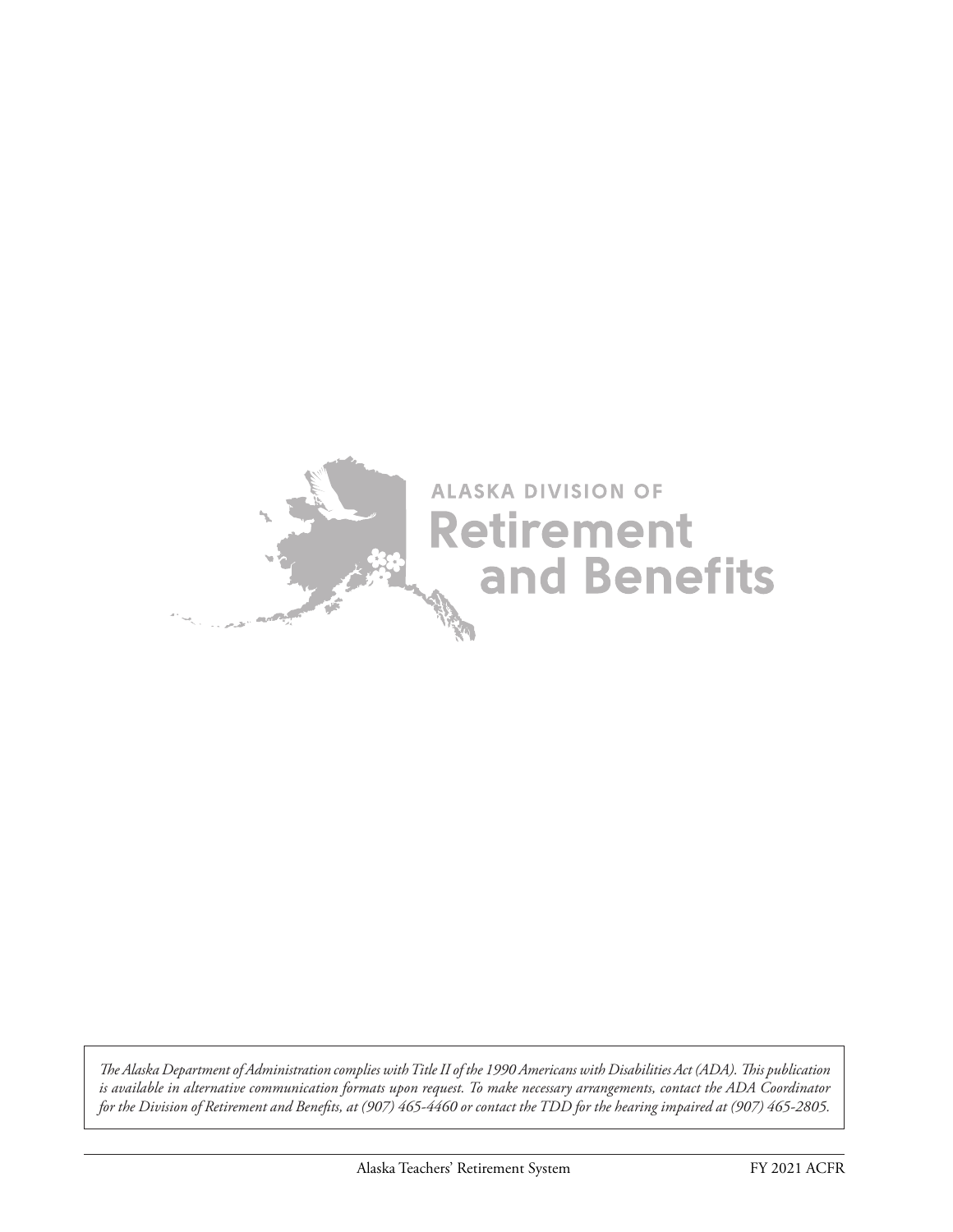# **INTRODUCTORY SECTION**

| Public Pension Coordinating Council Public Pension Standards Award For Funding and Administration. 7       |  |
|------------------------------------------------------------------------------------------------------------|--|
|                                                                                                            |  |
|                                                                                                            |  |
|                                                                                                            |  |
| <b>FINANCIAL SECTION</b>                                                                                   |  |
|                                                                                                            |  |
|                                                                                                            |  |
| <b>Basic Financial Statements</b>                                                                          |  |
|                                                                                                            |  |
|                                                                                                            |  |
| Notes To Financial Statements - An Integral Part of the Basic Financial Statements                         |  |
|                                                                                                            |  |
|                                                                                                            |  |
|                                                                                                            |  |
|                                                                                                            |  |
|                                                                                                            |  |
|                                                                                                            |  |
|                                                                                                            |  |
|                                                                                                            |  |
|                                                                                                            |  |
| Required Supplementary Information (Unaudited)                                                             |  |
| Schedule of Changes in Employer Net Pension Liability and Related Ratios - Defined Benefit Pension Plan 47 |  |
| Schedule of Employer and Nonemployer Contributions - Defined Benefit Pension Plan  48                      |  |
|                                                                                                            |  |
| Schedule of Changes in Employer Net OPEB Liability and Related Ratios - Alaska Retiree Healthcare          |  |
|                                                                                                            |  |
| Schedule of Employer and Nonemployer Contributions - Alaska Retiree Healthcare                             |  |
|                                                                                                            |  |
|                                                                                                            |  |
| Schedule of Changes in Employer Net OPEB Liability and Related Ratios - Occupational Death and             |  |
|                                                                                                            |  |
| Schedule of Employer and Nonemployer Contributions - Occupational Death and Disability Plan 54             |  |
|                                                                                                            |  |
| Schedule of Changes in Employer Net OPEB Liability and Related Ratios - Retiree Medical Plan 56            |  |
|                                                                                                            |  |
|                                                                                                            |  |
| <b>Notes to Required Supplementary Information</b>                                                         |  |
|                                                                                                            |  |
| Note 2 – Changes in Actuarial Assumptions, Methods, and Benefits Since the Prior Valuation 70              |  |
| <b>Supplemental Schedules</b>                                                                              |  |
|                                                                                                            |  |
|                                                                                                            |  |